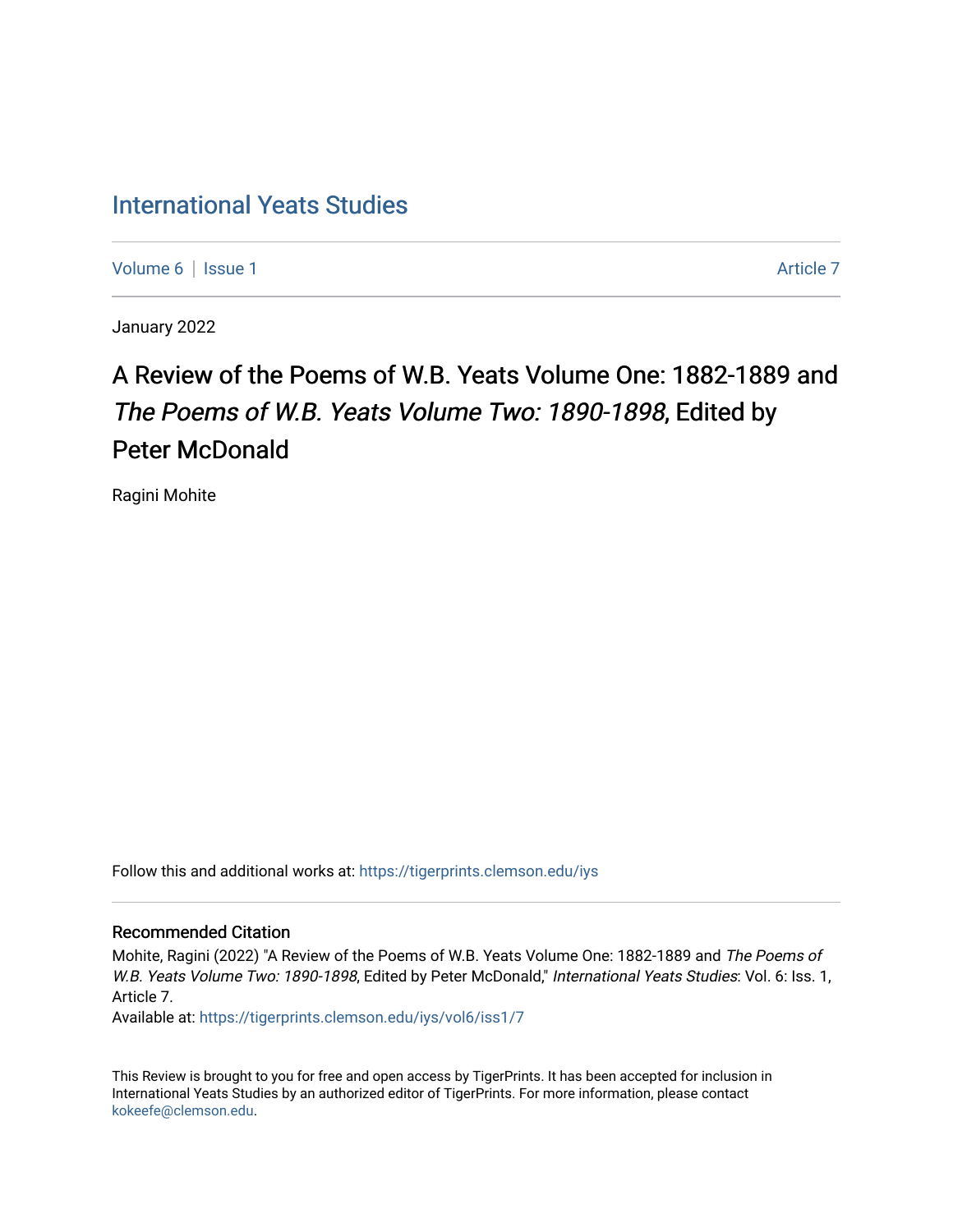### **A Review of** *the Poems of W.B. Yeats Volume One: 1882-1889* **and** *the Poems of W.B. Yeats Volume Two: 1890-1898***, Edited by Peter McDonald**

Peter McDonald, ed. *The Poems of W. B. Yeats Volume One: 1882–1889*, Routledge, 2020, ISBN 9780367495602. VitalBook file. Peter McDonald, ed. *The Poems of W. B. Yeats Volume Two: 1890–1898*, Routledge, 2020, ISBN 9780367497620. VitalBook file.

### *Reviewed by Ragini Mohite*

The first two volumes of *The Poems of W. B. Yeats* inaugurate the new critical edition by the poet and critic Peter McDonald, whose editorial detail is matched by his prosodic sensitivity to Yeats's early works. These volumes are part of the Longman Annotated English Poets series, and McDonald is attentive to Yeats as an Irish poet and to the specific cultural context of his writings—an important caveat in order to situate him within this series. The general editors' note restates the original intention for the series to provide students, teachers, and general readers with "fully annotated editions of the major English poets;" to be concerned "primarily with the *meaning* of the extant texts in their various contexts;" and to combine the editor's own research with ongoing criticism in Yeats studies (Vol. 1, xi). McDonald seems to me just such a student and teacher. His editorial work is self-consciously indebted to Yeats's previous critical editors, particularly George Bornstein (whose impact is visible throughout the texts) and, among others, Jon Stallworthy and John Kelly (to whom the first two editions are dedicated). Undertaken by a single editor, the two initial volumes are remarkably cohesive. But unlike the Cornell Yeats series, which is bound in blue and bears the author's signature on the cover, this series places different artistic renditions of the young Yeats on a green cover, indicating the evolution of Yeats's own poetic prowess and public image over the years. Volume one covers the years 1882–1889 and volume two, 1890–1898. Each volume contains a chronology Yeats's life and publications for the years to which it is dedicated.

The volumes chronologically organize published poems, verse dramas, unpublished poems, and fragments that "possess inherent interest for critical reading" and point to the poet's creative developments have been included by the editor (Vol. 1, xx). This organization is, for me, the most striking element of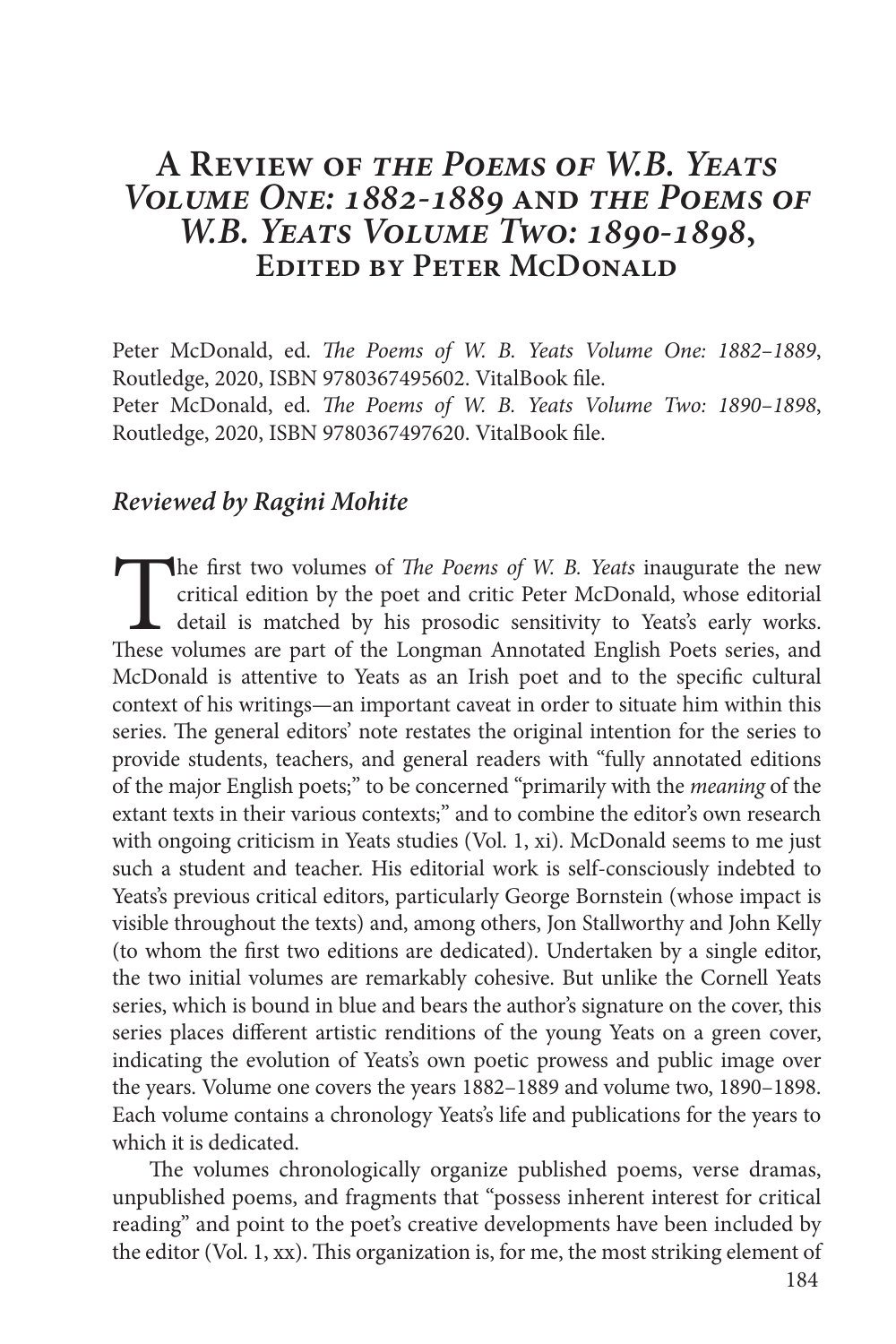the series. It is a useful departure from the practice of organizing by collections as the *Variorum Edition of the Poems of W. B. Yeats*, collected editions, and the Cornell series of his manuscripts follow. In this regard it flouts the primacy of authorial intention which has historically been upheld by such critical editions. Those looking to study closely Yeats's revisions, editing, and sequencing of poems into individual "design[ed]" collections can look to other critical editions (Vol. 1, xx). This series is more invested in examining the evolving linguistic codes of the poems themselves as Yeats developed organically as a poet. In charting the changing face of Yeats's poetry beyond collections, McDonald highlights the processes that underlie what Daniel Albright has called the poet's "authority to unwrite his poems as well as to write them."1 The organization enables a simultaneous bird's eye view on Yeats's developing thematic interests, his reading and literary influences, and his attempts at developing formal proficiency during "the years of his poetic apprenticeship" (Vol. 1, xxi). "The Song of the Happy Shepherd," for instance, appears early in *The Wanderings of Oisin and Other Poems* (1899) and inaugurates *Crossways*, but according to McDonald, is one that, chronologically speaking, publicly signals the end of a creative phase (Vol. 1, 372). The appendixes for volume one list the contents of *The Wanderings of Oisin and Other Poems* and the initial prose draft of *The Island of Statues*. The appendixes for Volume Two provide the content lists for Yeats's poetry volumes of the years 1892–1899 and the late 1890s draft "Subject for Lyric." The first appendixes for each volume recognize sequencing as a compositional act, albeit one that is not the primary subject of examination here.

McDonald judiciously considers the inclusion of verse dramas; these are particularly important components of Yeats's early works. He excludes verse dramas that were intended for the stage but includes lyrics from these dramas that were printed separately. Here, he brings together verse that Yeats persuaded by Harold Macmillan to keep the popular market and reader in mind—separated as lyric or narrative and dramatic.<sup>2</sup> Early verse dramas which were not intended for the stage and were later published as poems being particularly indebted to nineteenth-century traditions—such as *Vivien and Time and Love and Death* are included. The inclusion of the prose draft of *The Island of Statues* indicates the importance of the line endings of the notebook text as Yeats revised the work. Appendix two of volume one provides a comparative context for the play in its prose and verse versions. The earlier *Variorum Edition of the Plays of W. B. Yeats* places prose and verse versions and versions of significantly revised texts like *The Countess Cathleen* on adjacent verso and recto pages to facilitate direct comparison; it includes *The Island of Statues* only in verse. Though not mirroring the arrangement of the *Variorum*  edition of the plays, this Appendix pays homage to the work of Russell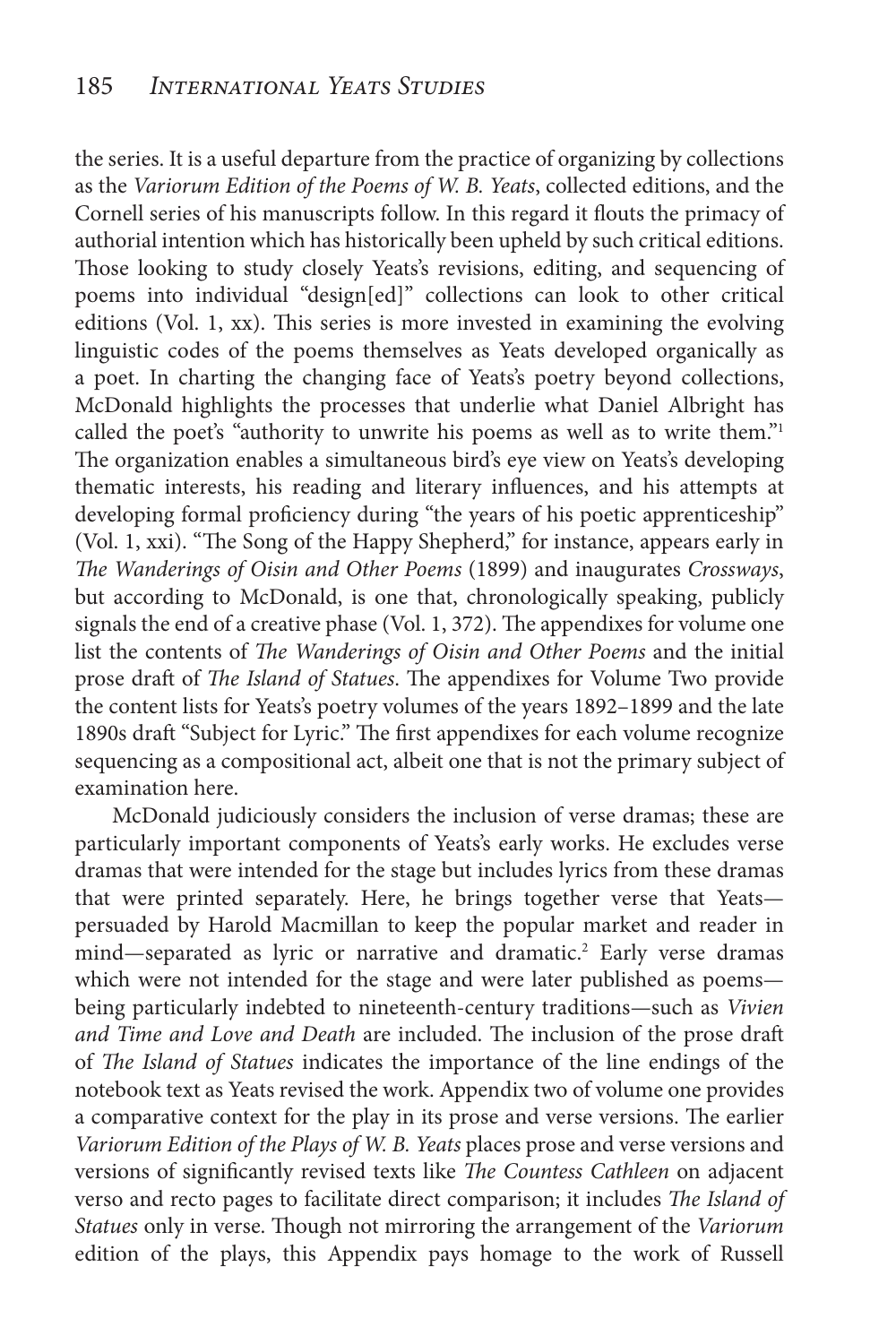K. Alspach and Catharine C. Alspach by acknowledging the comparative potential of this play. The second volume includes *The Shadowy Waters*, whose generic shifts and compositional history compel some meditation. McDonald marks the 1896 transcript version as most resolutely a dramatic poem. In the introductory notes to this poem, he identifies the unfruitful plan to include illustrations by Aubrey Beardsley indicating, at the early stages of this series, Yeats's own attention to the bibliographical codes of his published works (Vol. 1, 474–76). It remains to be seen how the contents of future appendixes in subsequent volumes address these bibliographical codes, including the cover art for important texts such as *The Tower*.

For most of the poems, McDonald uses the two-volume 1949 collection of poems made by George Yeats and Thomas Mark (copyeditor at Macmillan). The editor is attuned to the role of the trusted reader and editor. The use of this edition acknowledges Mark's input on Yeats's otherwise disordered spelling and punctuation. McDonald supposes, as Albright did, that this results from Yeats's ignorance of punctuation rather than a deliberate choice to punctuate rhetorically. Important textual variants are recorded in the notes, as are the changes in titles. The editor makes smaller changes in spelling and punctuation to poems that exist only in manuscript form in the cases where his reading differs from that of previous editors—the task of deciphering Yeats's hand is admittedly an odious one. He acknowledges Yeats's inconsistent use of Irish proper names and uses the first-written versions. While the Cornell series is the most comprehensive account of the manuscript materials and prioritizes the fidelity of the transcriptions, the *Variorum* editions provide the fullest record of the printed variants. McDonald here presents the significant textual variants in relationship to their context and criticism, demystifying the editorial detail of the previous editors' efforts. While unable to reproduce the materiality of the manuscripts in the same way as the Cornell series, the editor recounts the key bibliographical codes of the manuscripts and notebooks, making notes of ink and pencil revisions, additional hands, the adjacent placements of key poems in these papers, the unavailability of certain drafts, and the locations of others in archives across the globe.

First, the dates of composition are included when available. Where manuscripts are undated, the editor approximates these based on Yeats's correspondence, style, and the bibliographical codes in the manuscript pages. Among the critical apparatus, McDonald introduces each work with important contextual and critical information: mythological, artistic, and historical sources and Yeats's knowledge of these (which was not always accurate), stylistic influences, and the details of its publication history. For instance, the notes to "King Goll: An Irish Legend" discuss the likely misdating of the first title by George Yeats at 1884. McDonald suggests that the stylistic refinement of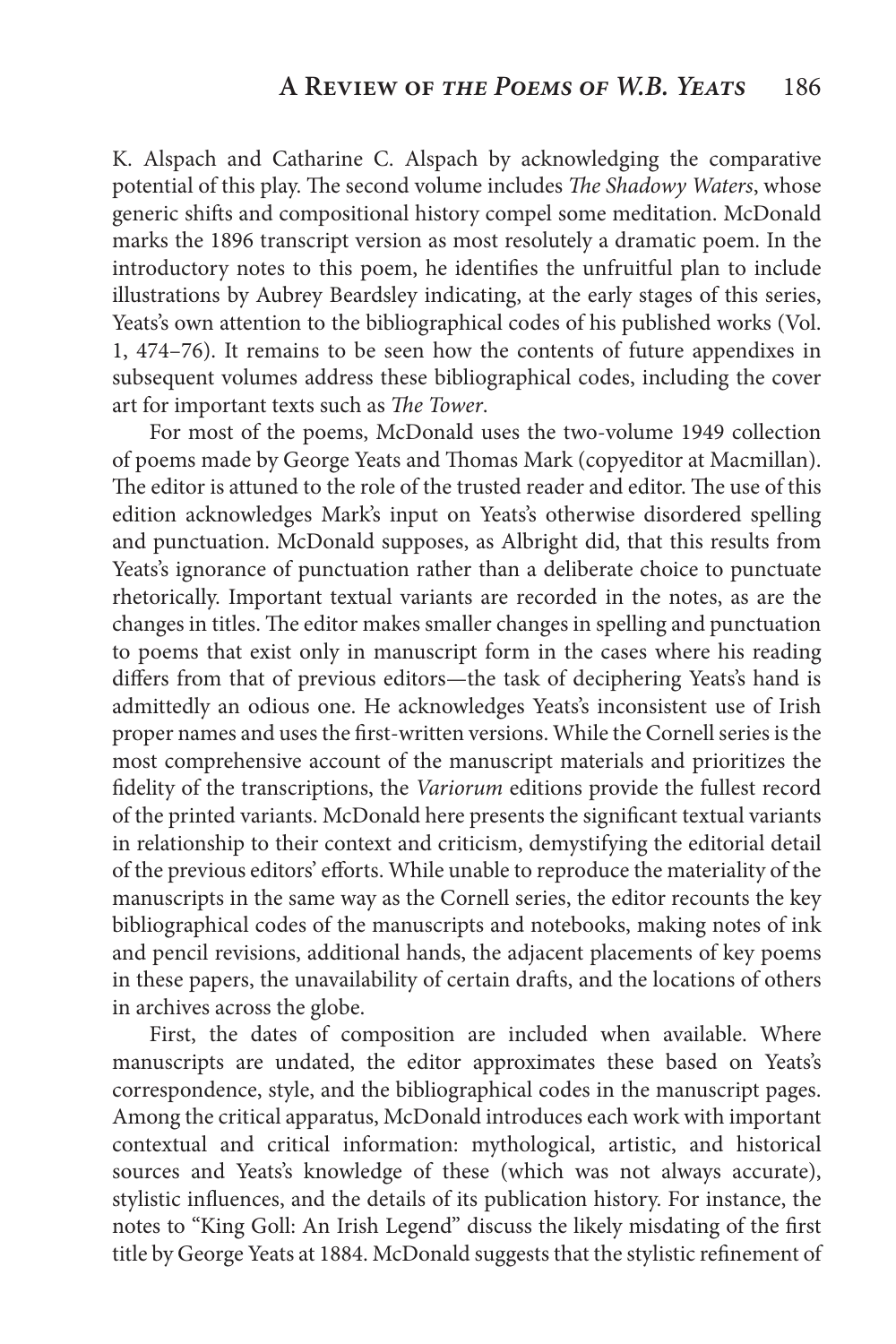this poem is incongruent with his other works of 1884 and that it is better dated as a composition of 1887 (Vol. 1, 460). While reference to ongoing criticism is not comprehensive—nor can it be, in an undertaking such as this—an overview of texts' interpretation and criticism is provided through the "major critical contributions" (Vol. 1, xxiv). The works of criticism invoked here are foundational for students of Yeats's poetry, from Forrest Reid's 1915 critical study to more contemporary works by Helen Vendler, Ronald Schuchard, Matthew Campbell, and others—scholars who themselves recognize the importance of editorial practice. McDonald also refers to Yeats's other writings, correspondence, the various edited collections of his poetry and, importantly in the Modernist context, the periodicals in which poems were published.

The notes also indicate where the author alludes to the works of other poets, follows particular poetic conventions, or where there exists an unintended "convergence with another poetic text" (Vol. 1, xxiv). This feature of the editorial work is an asset for comparatists and includes sparing reference to later work influenced by Yeats and the poet's own subsequent works. This is particularly striking, and McDonald's intention is to understand "the degree to which his poetry is self-feeding and self-perpetuating" (Vol. 1, xxiv). For instance, "deep heart's core," the final phrase of the most famous of Yeats's early poems, is heavily annotated for its comparative possibilities. In the notes, McDonald invokes Shakespeare's *Hamlet*, Swinburne's "John Jones's Wife," *The Heptalogia*, Edward Dowden's "Love Tokens," and an *Irish Monthly* review of Sir Samuel Ferguson's poetry. McDonald also references Matthew Campbell's critique of the triple-stressed "foot" inspired by Ferguson and comments on a similar metrical effect in Keats's "La Belle Dame Sans Merci" (Vol. 1, 677–78). Most significantly to Yeats's own compositional journey, he invokes early renditions of the phrase in Act 1, scene 4, ll.14-5 of *Vivien and Time* (Vol. 1, 59), and even earlier in line 1 of "A Flower Has Blossomed"—the poem that opens the first volume and that was composed as early as 1881–82 (Vol. 1, 3). These are a clear indication of Yeats's tendency to metrically refine his verse while also revising it macroscopically.

These comparative notes will likely prove an arduous task in the later volumes, as Yeats's work matured, was revised, and his influence was taken up by later writers. To this end, the editor also makes the diplomatic choice to "freeze" (Vol.1, xxvi) poems in time in cases where they were taken up for revision across many years and changed materially. This act of freezing situates each version of a revised poem into the stylistic period of Yeats's craft to which it was true and avoids muddying the chronological ordering. It also enables extended commentary on sources and contexts for poems and their compositions, overviews of their early reception and reviews, and later criticism and interpretation. The first volume contains "The Wanderings of Oisin and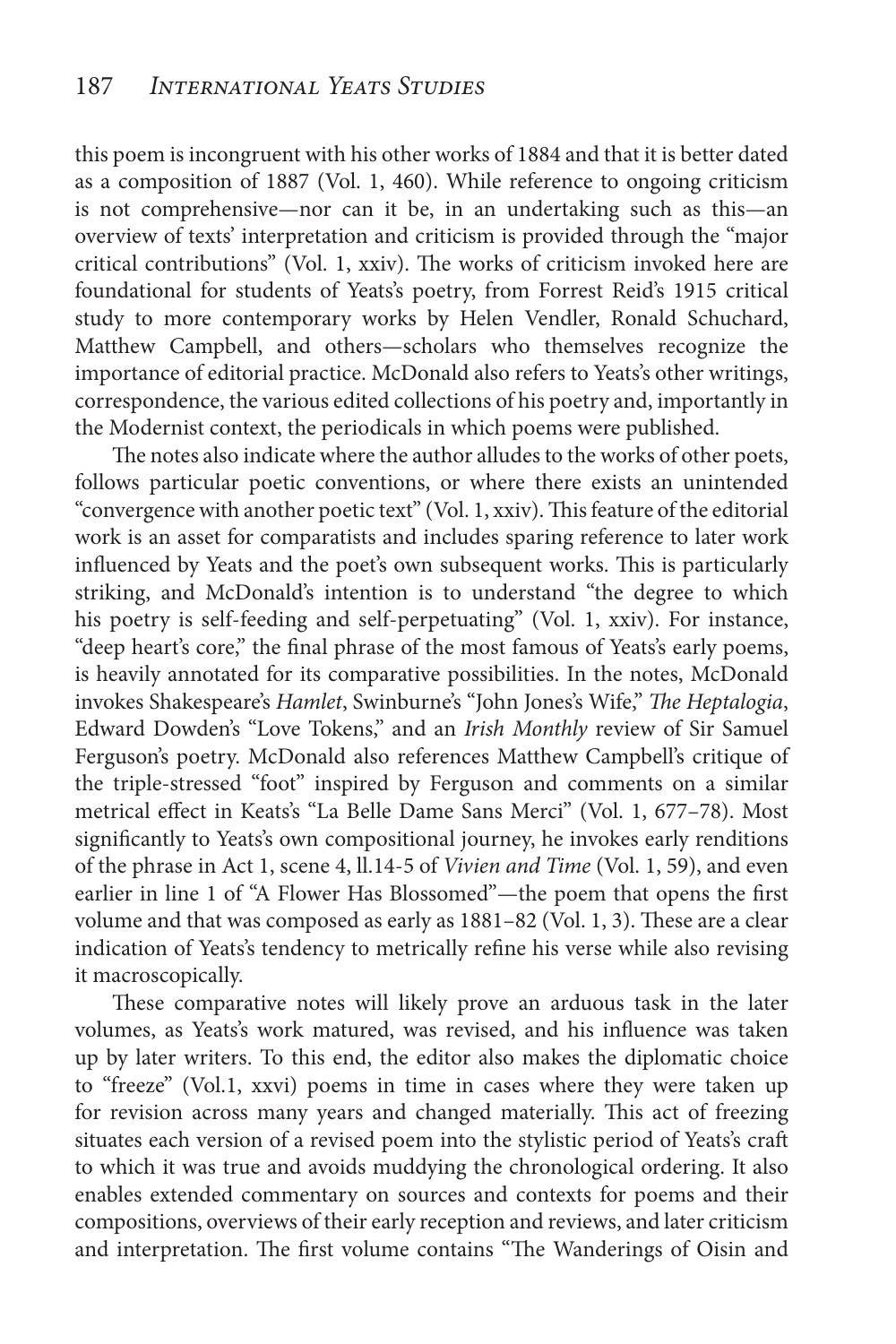How a Demon Trapped Him" (522–624), which is preceded by extensive critical apparatus on its background, textual history, and mythological sources and provides comparative insight into its literary sources. It also includes notes on the poem's early reception and reviews including an unsigned one by Oscar Wilde, which was of some importance to Yeats. Meanwhile the editorial notes to "The Wanderings of Oisin" (270–359) in the second volume focus prominently on its contexts of formal and stylistic revision and inclusion in various collections over the years. It also includes a repeated discussion of the key sources for those coming to the volume individually, and critical material on the revised poem.

In making room for early reviews, McDonald highlights Yeats's own attentiveness to the intent and reception of his works. Among other editorial inclusions, he acknowledges the author's critical view of poems such as the hastily written elegy for Parnell, "Mourn—And then Onward" (Vol. 2, 56–58), the deliberate exclusion of certain poems from later collections, an awareness of his audiences (as both author and editor), public dialogues and controversies regarding some poems ("The Ballad of Father Gilligan," Vol. 2, 6–12), and the uncertain journeys to publication made by others ("To – (Remembrance)," (Vol. 1, 429–32). Additionally, by including lyrics that were published independently while also being part of dramatic or prose texts, McDonald—like Yeats remains cognizant of the overlapping audiences of these works and the generic interactions in key writings by the Modernist author. This is particularly evident in the lyrics from *The Countess Kathleen*. For instance, "Who goes with Fergus" (Vol. 1, 698–702) is introduced with the recognition of its impact on James Joyce (who heard it chanted by Florence Farr). The other significant inclusion is "I Never Have Seen Maid Quiet" (Vol. 2, 166–67), which had multiple revisions and was a part of Yeats's story "The Twisting of the Rope" (1892). Key poems in volume two contain notes after the copy-text that provide other important versions and accompanying notes by the author, such as his commentary on "The Secret Rose" from the 1899 *The Wind Among the Reeds* (Vol. 2, 457–58).

The first two volumes reveal Yeats's developmental work on key subjects in addition to form and style. This includes a movement towards political subject matter and his later editorial work with translation. "The Two Titans" (Vol. 1, 387–94) arrives as the author's self-described political poem. "Hushed in the Vale of Dajestan" (Vol. 1, 347–49) is his translation of the Russian poem "The Dream" by Mikhail Lermontov, and "How Ferencz Renyi Kept Silent" is a poem on Hungarian nationalist themes (Vol. 1, 480–94). Yeats is inclined to preserve the lyric form and rhyme scheme of the former's source text. Both for these poems and for "When You are Old" (in Vol. 2, 59–62, a version of a French sonnet by Pierre de Ronsard), the editor provides originals and/or prose transcriptions of the source poems and extracts from sources from which Yeats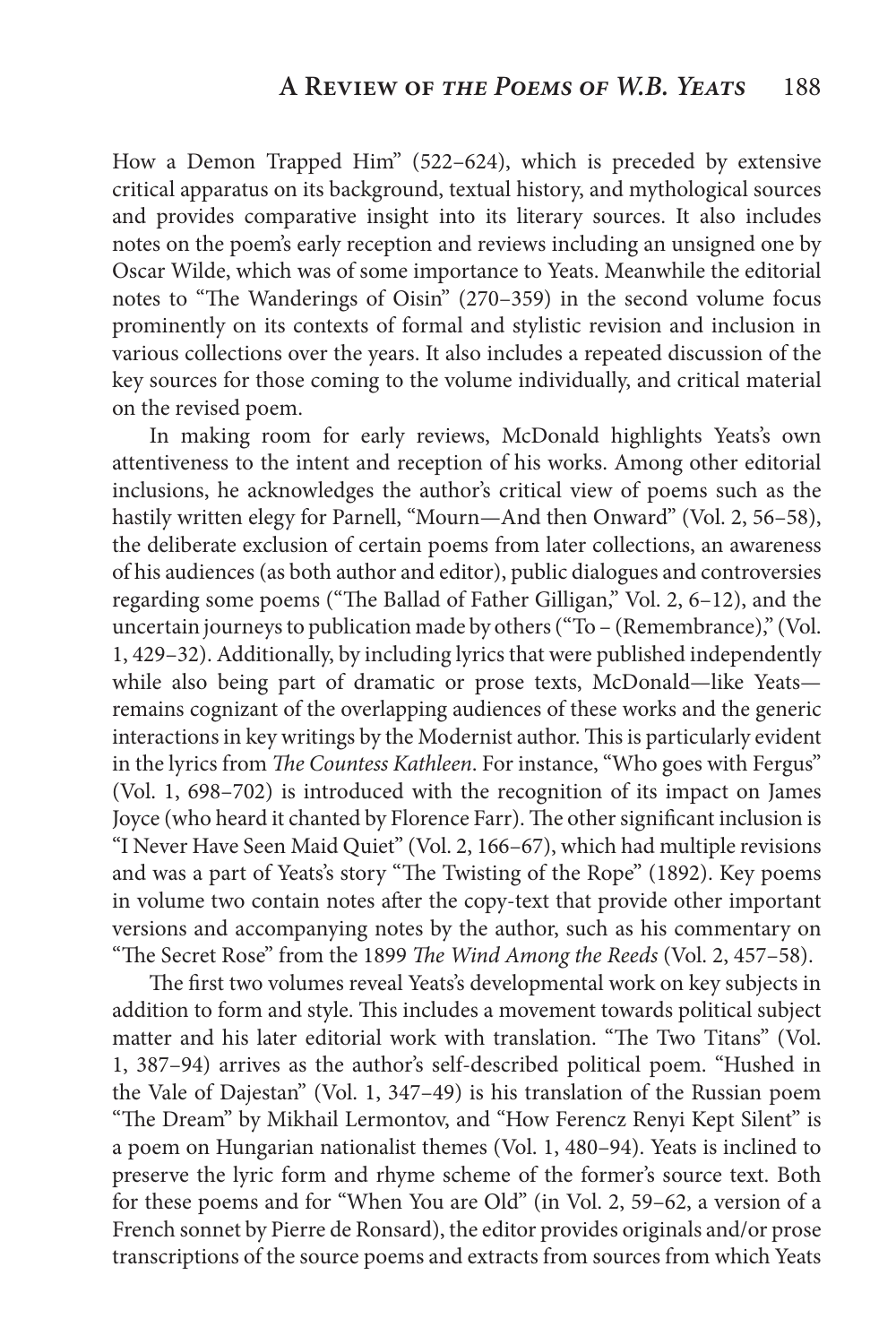drew. I am not surprised to find a young poet using translation to strengthen his poetic foundations, and it clearly indicates—as *Mosada* (Vol. 1, 218–50) does—Yeats's early predilection for international and oriental influences that developed in nuance alongside his formal mastery.

Close attention reveals that the formal nuances of Yeats's later years were also being developed early. The broken line in the sestet of "Leda and the Swan" is foreshadowed by the broken final line of the octave in the unprinted 1883 "As Me Upon My Way The Tram-Car Whirled," a sonnet which McDonald calls "an exercise in verse form" (Vol. 1, 76). This is one way in which the first volume acts as a critical and editorial companion piece to the 1994 volume of the Cornell edition edited by Bornstein: *The Early Poetry, Volume II, The Wanderings of Oisin and Other Early Poems to 1895: Manuscript Materials by W. B. Yeats.*<sup>3</sup> Reviewing four volumes of the Cornell series, Robin Gail Schulze recognizes Bornstein's attention to pictorial and bibliographical codes, noting that a doodle of a "winding vortex, a tornado-like swirl" resembling the later gyres on the manuscript pages of "Pan" "speaks to the first flush of his symbolical imagination and to his early sense of the pyrning phases of history."<sup>4</sup> While McDonald's edition certainly prioritizes the linguistic codes, its layered use of editorial and critical practice also illustrates Yeats's increasing formal and stylistic arsenal. It builds on Bornstein's arguments for the textual process rather than "finished" products. Indeed, McDonald reiterates that Yeats's acts of revision were deliberate, compositional, and creative in nature. Future volumes will likely help the reader infer that they not so much culminated in a final text as were interrupted by the author's death. The reader also sees the timely presence of key players in Yeats's oeuvre, whether it is literary influences like Shelley, Keats, Tennyson, Browning, Aubrey De Vere, and others; political figures like Charles Stewart Parnell, or personal interlocutors like Laura Armstrong, Katharine Tynan, Maud Gonne, and Olivia Shakespear.

McDonald provides annotations for Irish names, local places, and legends referenced in Yeats's work; this is particularly useful for general readers and international students unfamiliar with Irish legends and geography. However, several other aspects of Yeats's writing also require attention, as is evident in notes to poems like "The Cap and Bells" (Vol. 2, 183–96) and "The Moods" (Vol. 2, 197–202). "The Two Trees" (Vol. 2, 102–13) compels the editor to contextualize Yeats's hand in Maud Gonne's initiation into the Order of the Golden Dawn, his work on Blake, and Sephiroth imagery. The rose poems require significant explication on the complex, multi-layered symbolism at play. These are introduced with discussions of the mystical and magical connotations of the rose, its romantic significance, the rose of Irish nationalism (and connectedly, the genre of emigrant poems). McDonald clarifies that the rose symbolism "possesses both public and more private aspects for WBY"